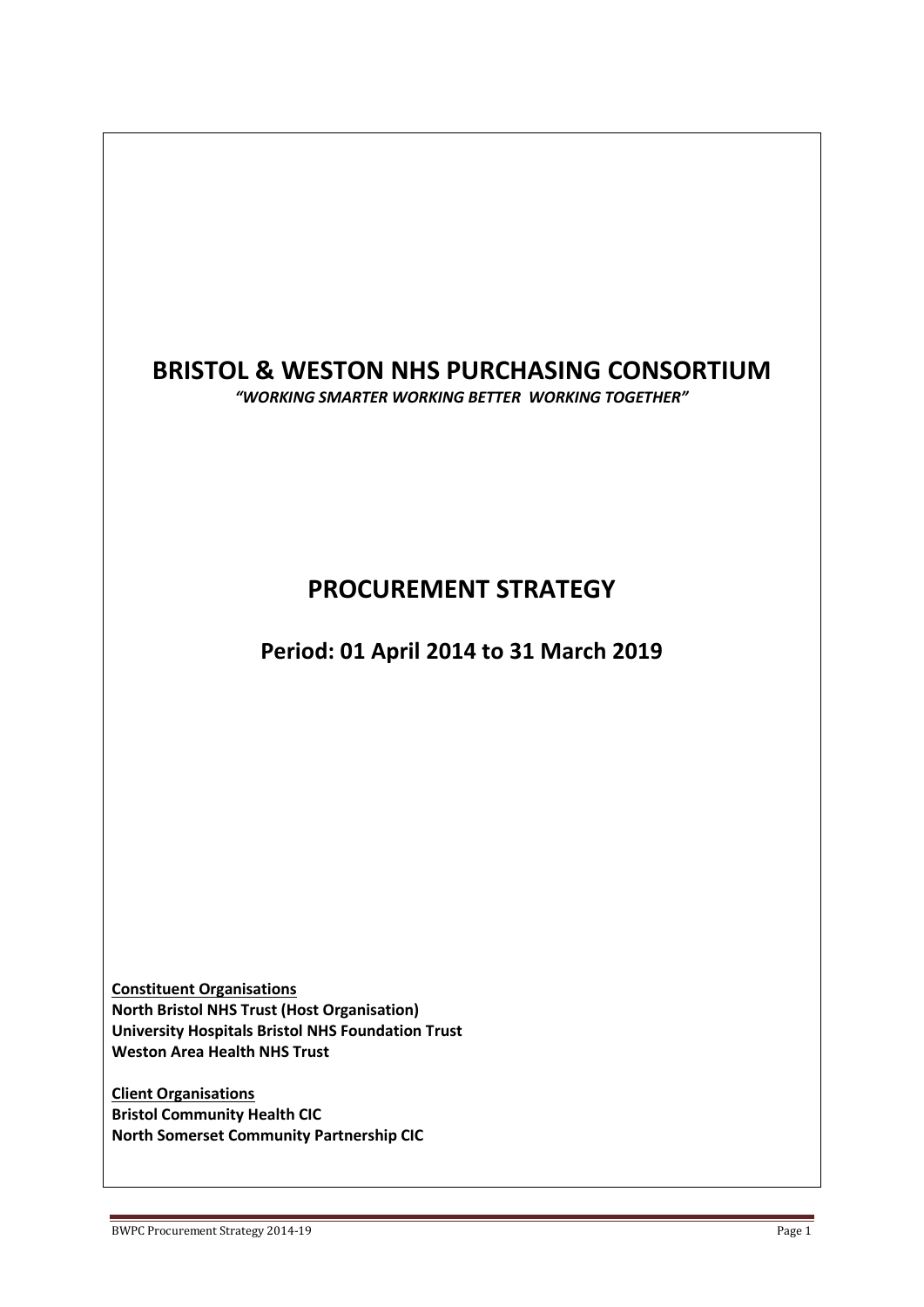#### **REFERENCE DOCUMENTS**

*NHS Procurement Raising Our Game, Department of Health May 2012 NHS Standards of Procurement (June 2013) Better Procurement Better Value Better Care – A Procurement Development Programme for the NHS (August 2013) NHS Procurement Dashboard: Overview (November 2013)*

# **DOCUMENT CONTROL**

This document requires the following approvals:

| <b>Approved By:</b>                                             |                                                         |            |  |
|-----------------------------------------------------------------|---------------------------------------------------------|------------|--|
| <b>Position:</b>                                                | Signature:                                              | Date:      |  |
| Director of Finance &                                           | PC Board Approved                                       | 07/03/2014 |  |
| Trust                                                           |                                                         |            |  |
| Director of Finance, University<br><b>Hospitals Bristol NHS</b> | PC Board Approved                                       | 07/03/2014 |  |
| <b>Foundation Trust</b>                                         |                                                         |            |  |
| Director of Finance, Weston                                     | PC Board Approved                                       | 07/03/2014 |  |
|                                                                 | Information, North Bristol NHS<br>Area Health NHS Trust |            |  |

| <b>Reviewed By:</b> |                         |            |  |
|---------------------|-------------------------|------------|--|
| Name:               | <b>Position:</b>        | Date:      |  |
|                     | <b>Consortium Board</b> | 07/03/2014 |  |
|                     |                         |            |  |
|                     |                         |            |  |
|                     |                         |            |  |

| <b>Revision History:</b> |         |                        |             |
|--------------------------|---------|------------------------|-------------|
| <b>Name</b>              | Version | <b>Summary Changes</b> | <b>Date</b> |
|                          |         |                        | 00/00/00    |
|                          |         |                        |             |
|                          |         |                        |             |
|                          |         |                        |             |
|                          |         |                        |             |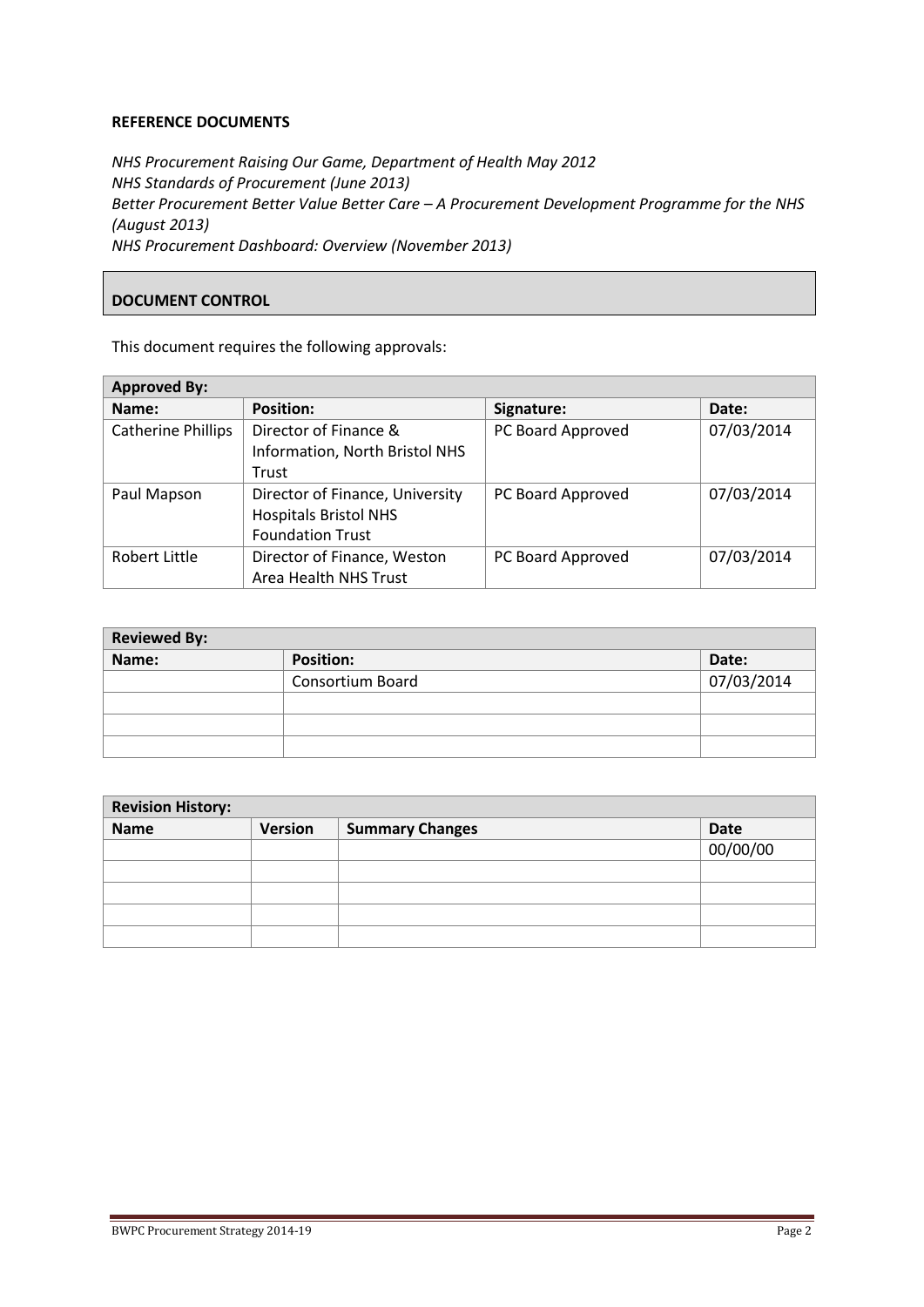# **Contents**

- 1. Strategic Overview
- 2. Introduction
- 3 Key Procurement Themes
- 4. Cost Efficiencies and Productivity Gains
- 5. Improving Outcomes through Clinical Procurement Partnerships
- 6. Integrated and Collaborative Procurement
- 7. Supply Chain Management and Efficiency
- 8. Procurement Leadership and Capability
- 9. Strengthening Procurement Governance
- 10. Data and Information Transparency
- 11. Sustainable Procurement Policy and Practice
- 12. Fair and Equitable Trading
- 13. Corporate and Social Responsibility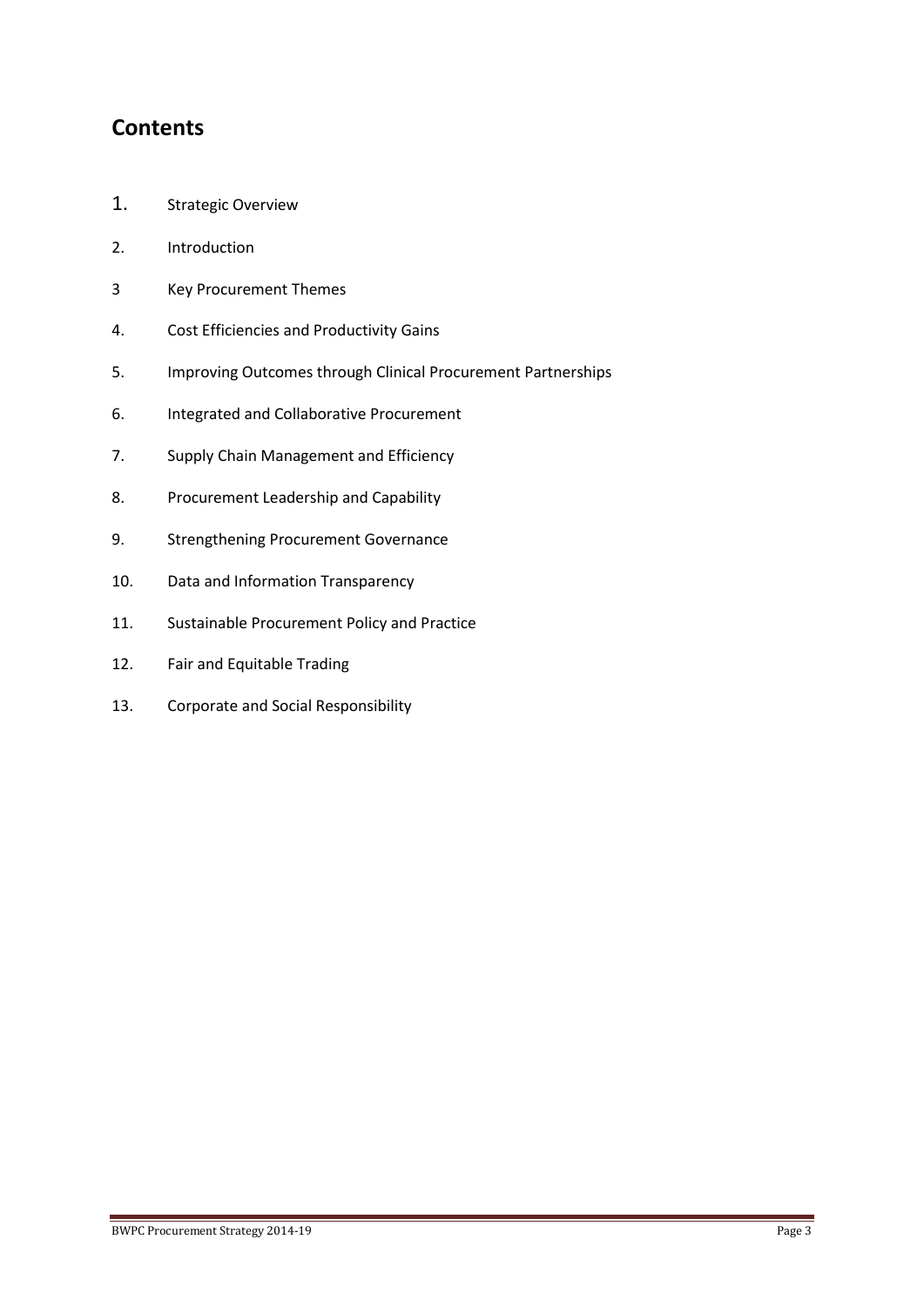#### **1. STRATEGIC OVERVIEW**

The NHS is facing an unprecedented challenge to meet the rising demands of healthcare driven by an aging population and a background of tighter budgetary control. This means that we cannot continue as we have always done and as such need to transform the way in which procurement is seen and delivered by the constituent organisations that form the Bristol and Weston NHS Purchasing Consortium (BWPC).

Procurement is about making a valued and measurable contribution towards an organisations performance in concert with its strategic direction and business imperatives. There remains substantial scope for cost savings through the application of best practice and high standards, collaboration and process modernisation. Whilst there has been significant improvement in attitude towards procurement over the past 5 years from which member organisations have benefited, the pace of change must improve if we are to continue to influence a challenging non pay agenda.

Procurement can clearly deliver much more. The financial challenge can only be met by more innovative and wider spread procurement process. By harnessing relationships with key suppliers, BWPC will continue to deliver quality, value and innovation; however, it will be vital that member organisations and clients are responsive to creative ideas received internally from staff and externally from procurement partners and the market place.

It must be recognised that procurement is not an activity that is restricted to procurement professionals. Everyone involved in the end to end procurement process has the responsibility for ensuring that the products and services that are selected, bought and used represent value for money, provide the right outcome for the patient and are not wasted.

This Procurement Strategy focuses on delivering world class procurement from a world class clinical brand and settings that benefit both patients and staff and which meet the aims and objectives of all organisations and the local health economy. It will define the actions to continue the journey of continuous improvement in procurement over the next five years, cognisant with the national strategy and standards that are considered to be best in class and deliver value into patient care.

#### **2. INTRODUCTION**

Procurement has a key role to play in supporting the delivery of high quality patient care whilst ensuring value for money is achieved. The new Procurement Strategy has been framed around 8 key components:

- i. Delivering cost efficiencies and productivity gains
- ii. Improving outcomes at reduced cost through clinical procurement partnerships
- iii. Improving leadership and capability of procurement across the constituent organisations
- iv. Strengthening procurement governance
- v. Improving data, information and transparency
- vi. Sustainable procurement policy and practice
- vii. Fair and equitable trading
- viii. Corporate and social responsibility

To support the above, BWPC has redesigned its service away from a 'Catalogue Management' approach to market, to a structure that is aligned with the constituent organisations divisional and directorate service lines. Our route to market will see the deployment of different commercial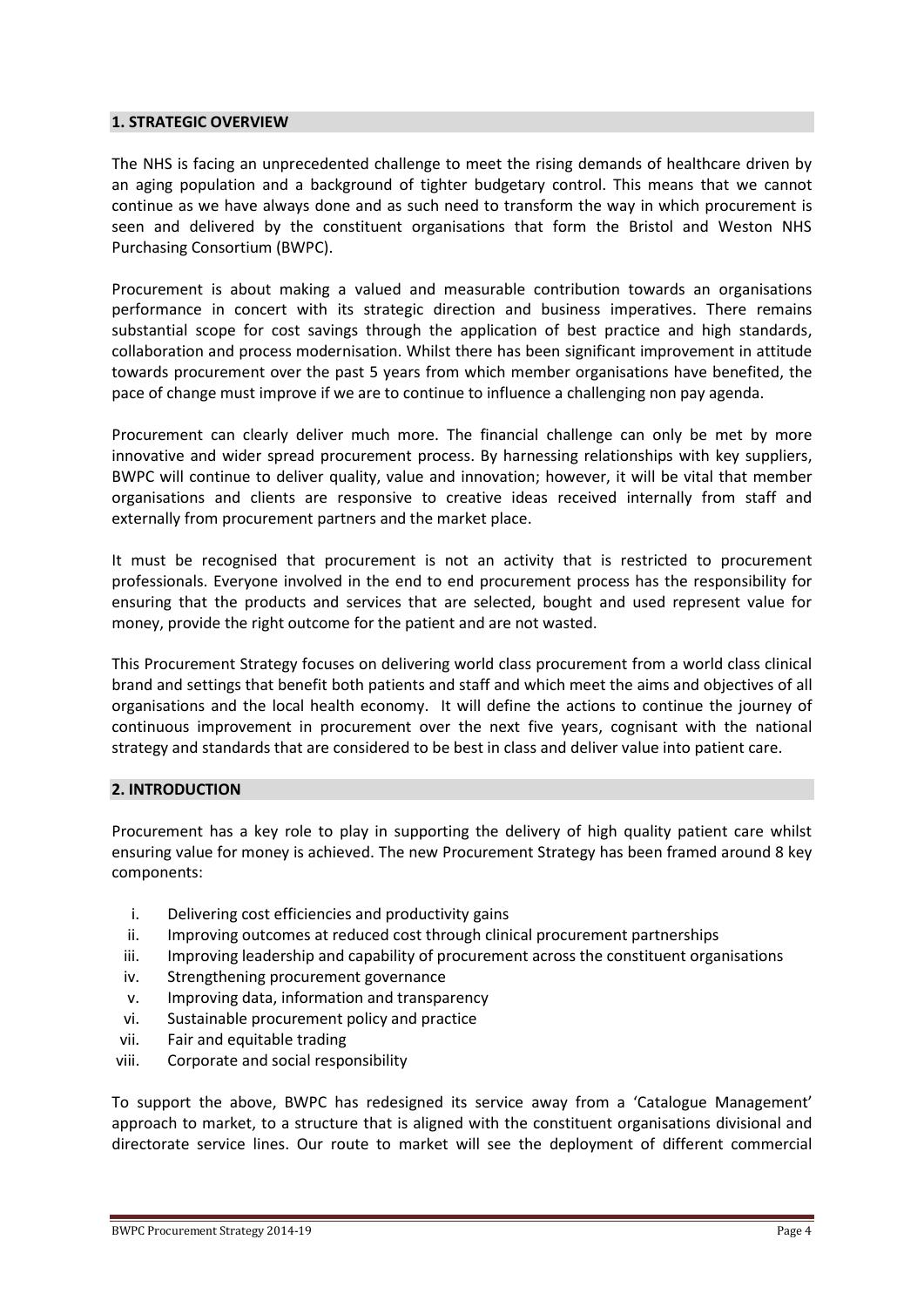models and more partnership working that is underpinned by stronger commercial contract management with the supplier base.

#### **3. KEY PROCUREMENT THEMES**

Consistent with the NHS Procurement Strategy 'Better Procurement Better Value Better Care' (August 2013) and the NHS Standards of Procurement (Revision 2 June 2013), four key themes underpin the components of the new Strategy. (See figure 1 below)

#### **Figure 1.**

| <b>LEADERSHIP</b><br>The role of procurement in delivering the<br>organisations objectives is understood and<br>supported at every level. This will enhance<br>service transformation through better<br>procurement in which our key stakeholders | <b>PARTNERSHIPS</b><br>Relationships with other NHS organisations,<br>commissioners and procurement partners<br>are better understood with opportunities<br>maximised by leveraging better value<br>through our contracts |  |  |  |
|---------------------------------------------------------------------------------------------------------------------------------------------------------------------------------------------------------------------------------------------------|---------------------------------------------------------------------------------------------------------------------------------------------------------------------------------------------------------------------------|--|--|--|
| will participate<br>Each organisation ensures its own sustainability in quality, safety and financial<br>terms through effective procurement leveraging purchasing power                                                                          |                                                                                                                                                                                                                           |  |  |  |
| <b>PEOPLE</b>                                                                                                                                                                                                                                     | <b>PROCESS</b>                                                                                                                                                                                                            |  |  |  |
|                                                                                                                                                                                                                                                   |                                                                                                                                                                                                                           |  |  |  |

The Strategy aims to transform procurement over the next five years by delivering value for the constituent organisations and clients with sustainable savings that are underpinned by compliance, controls and commercial viability (See Figure 2 below).

**Figure 2.**

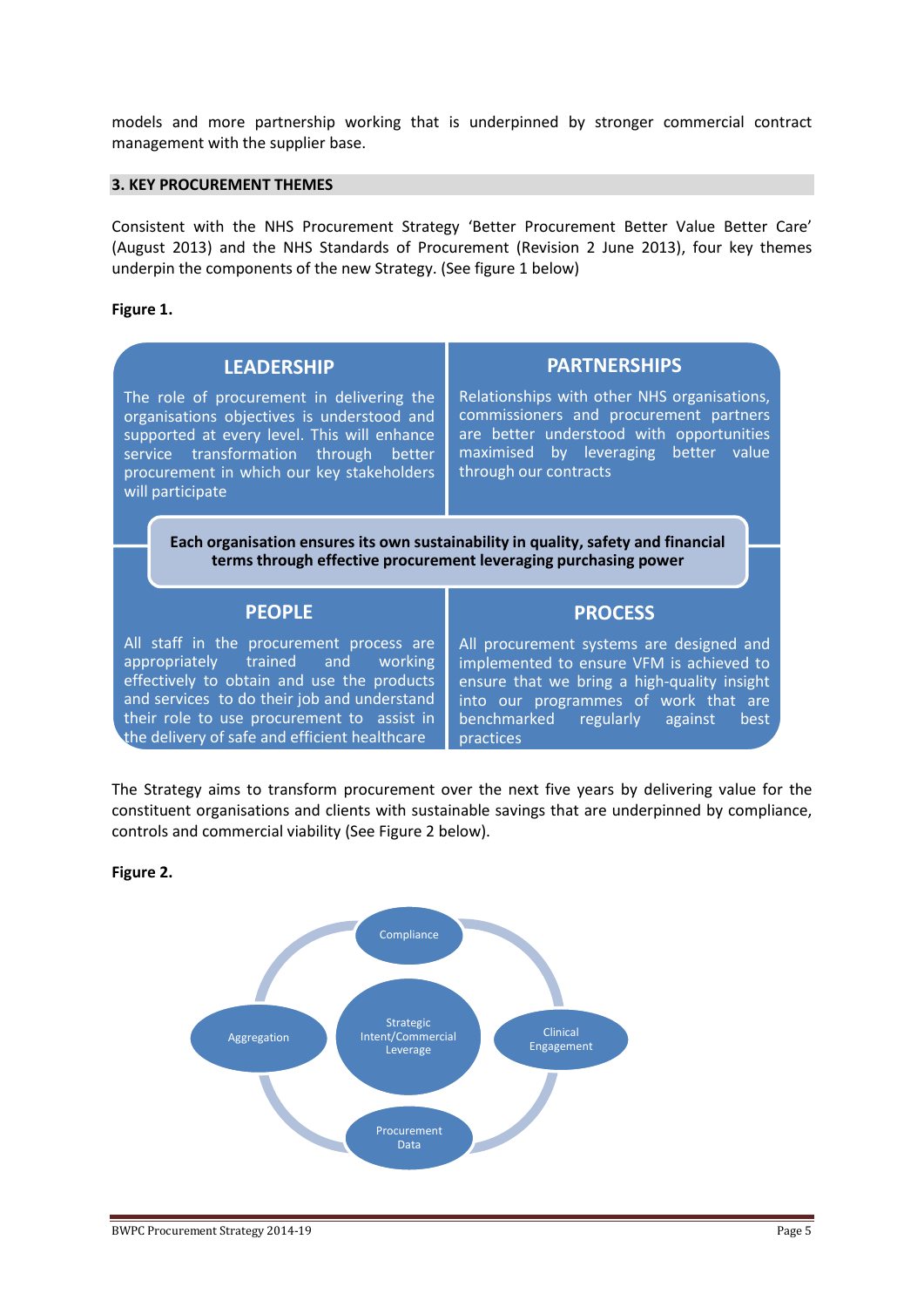#### **4. COST EFFICIENCIES AND PRODUCTIVITY GAINS**

### *Aim: Deliver procurement best practice, initiatives to combat inflation and a proactive supplier engagement programme.*

- To deliver the best commercial outcomes and sustain quality, professional sourcing will focus on the total cost of acquisition and full life costs not simply the cheapest.
- Reduce the range and variety of goods purchased through product standardisation and supplier rationalisation programmes.
- Understand the market dynamics and conditions through strong and early signals about strategic direction and future investments.
- Be more responsive to innovative ideas from industry.
- Develop strategies and initiatives that manage suppliers and combat inflation.
- Escalate details of resistant suppliers for national intervention where appropriate.
- Look to remove any barriers to exploiting quick win opportunities.
- Outcome based specifications for contracts will be used where appropriate.
- Working with the Department of Health and NHS England to support the initiatives in the National Procurement Strategy, 'Better Procurement Better Value Better Care'.

#### **5. IMPROVING OUTCOMES THROUGH CLINICAL PROCUREMENT PARTNERSHIPS**

# *Aim: Embed clinically led procurement programmes that are developed to drive out waste and unnecessary cost, whilst maintaining and improving the quality of care to our patients.*

Clinical leadership is critical to improving and sustaining effective non pay management. It is pivotal in leading the debate around standardising care and providing challenge to inequalities in practice. This will be achieved by:

- Demonstrating that clinically-led procurement can deliver efficiency savings with improved health outcomes.
- Involvement of, and leadership by clinicians to become accepted practice in setting the procurement agenda and providing input into procurement decisions. The imperative will be to ensure that clinical engagement starts at the beginning of the procurement process.
- Considering the balance between clinical benefit and value for money, including product rationalisation to identify cost and service efficiencies.
- Harvesting ideas through joint clinical and commercial forums, whilst developing new relationships with the medical devices industry that are built on partnership and value rather than price and sales.
- Adopting a patient centric approach to procurement to maintain that quality and safety remain at the forefront of procurement decisions.
- Clinically led negotiations in the areas of strategic importance, using the strong 'Bristol and Weston Clinical Brand', commitment of business and growth in market share to leverage prices and deliver value.
- Understanding the cost of clinical variation to inform our approach to product standardisation, supplier rationalisation, savings delivery and improving safety in clinical practice.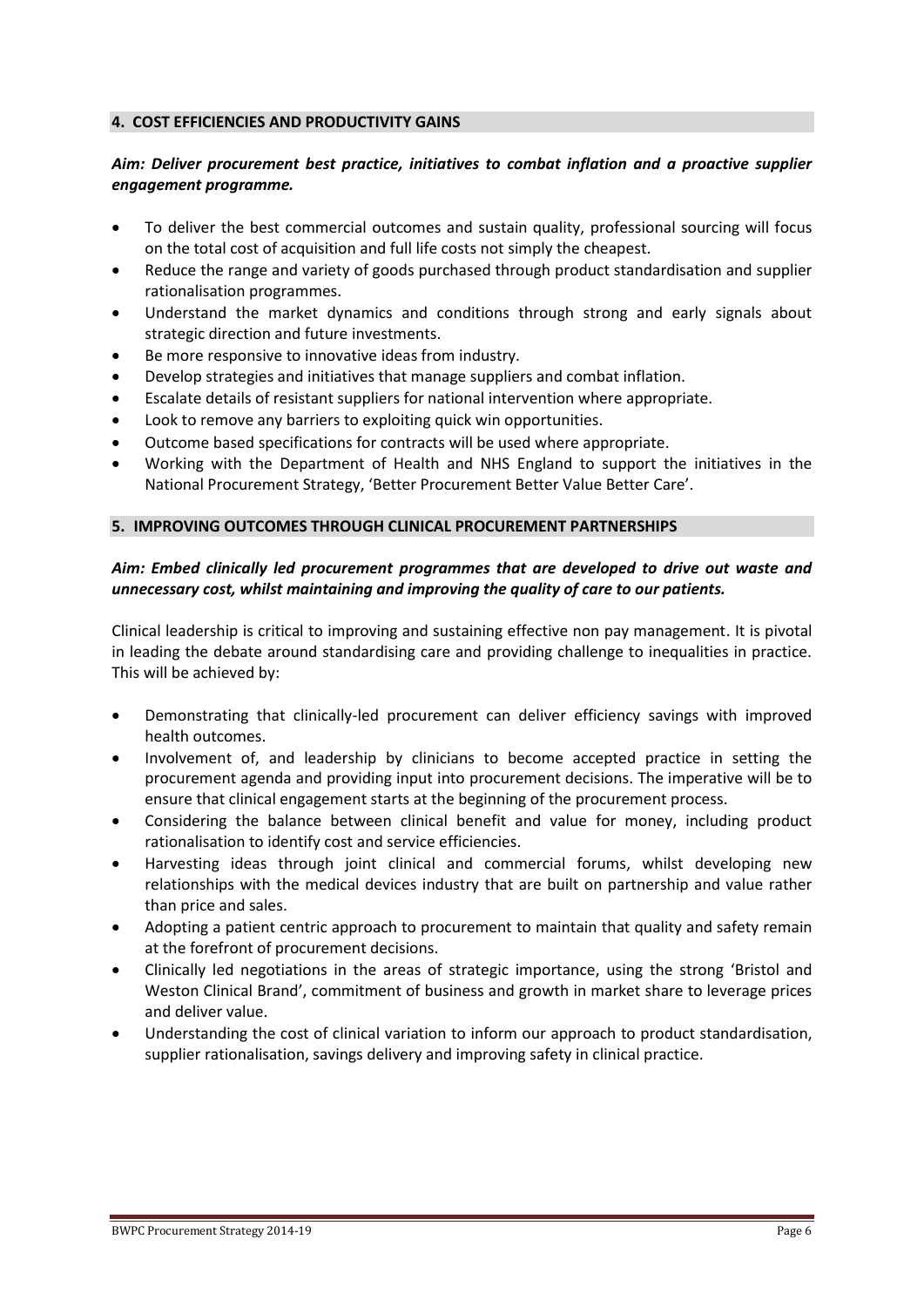#### **6. INTEGRATED AND COLLABORATIVE PROCUREMENT**

# *Aim: Working together to consolidate purchasing requirements to drive greater cost efficiencies from the market.*

 The 8 stage framework for a collaborative relationship applies a lifecycle model that is structured on three phases (Strategic, Engagement and Management), with the objective of creating a robust platform to maximise the benefits of collaborative working but supporting the culture and behaviours necessary to optimise integration. (See Figure 3 below)

#### **Figure 3.**

| <b>STAGES</b>            | <b>COLLABORATIVE RELATIONSHIP MODEL</b>                                                                                                                                                                       |  |
|--------------------------|---------------------------------------------------------------------------------------------------------------------------------------------------------------------------------------------------------------|--|
| <b>A. STRATEGIC</b>      |                                                                                                                                                                                                               |  |
| 1. Awareness             | Efforts focused on those relationships where collaboration will deliver real<br>value.                                                                                                                        |  |
| 2. Knowledge             | Strategies that are focused on business objectives and recognise the risks<br>associated with greater integration including knowledge management and<br>business continuity, underpinned by an exit strategy. |  |
| 3. Internal Assessment   | Recognising and acknowledging the strengths and weaknesses of our own<br>organisations to enter into collaboration which includes processes, skills<br>and experience compatible with desired outcomes.       |  |
| <b>B. ENGAGEMENT</b>     |                                                                                                                                                                                                               |  |
| 4. Partner Selection     | Understanding the profile of the partner and evaluation of their capability<br>to collaborate.                                                                                                                |  |
| 5. Working Together      | Establish joint governance for collaborative projects or programmes and<br>integrating this with effective contracting arrangements.                                                                          |  |
| <b>C. MANAGEMENT</b>     |                                                                                                                                                                                                               |  |
| <b>6. Value Creation</b> | Ensue that the relationship remains current and drives innovation to bring<br>additional value to the partners through continual improvement<br>programmes.                                                   |  |
| 7. Staying Together      | Monitoring the performance and behaviours of the collaborative to<br>ensure effective outcomes.                                                                                                               |  |
| 8. Exit Strategy         | Having clear rules for disengagement.                                                                                                                                                                         |  |

By adopting this framework, BWPC will:

- Challenge the decentralised system and fragmented approach to procurement within the NHS by making better use of NHS buying power through collaboration.
- Build capability and capacity for working with partners across the NHS (e.g. NHS Supply Chain, Government Procurement Service, Regional Cohorts (e.g. Southern Procurement Partnership), Central Medicines Unit etc. and wider public sector, to enable greater leverage on common areas of spend, create a more resilient resource model and supporting the sharing of skills in order to maximise service efficiency.
- Establish joint governance for collaborative programmes and integrate this with effective contracting, considering the joint objectives of the individual partners to ensure that incentives and measurement will support collaborative behaviours.
- Reduce price variation through standardisation with a common and collective approach to market.
- Use collective buying power to negotiate better deals with suppliers.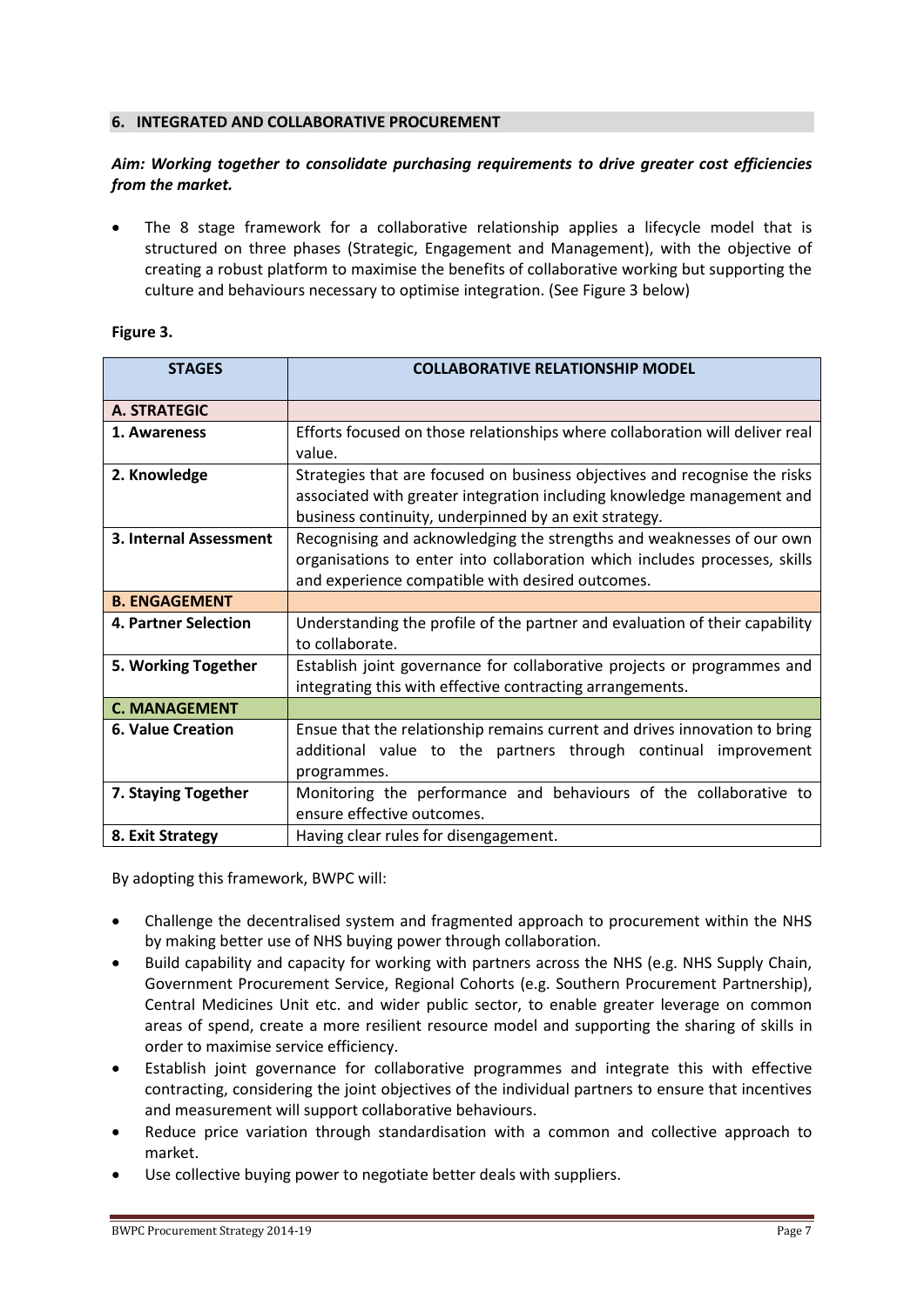- Shape markets around our current and future requirements and improve our supplier management capabilities.
- Develop better and more efficient partnerships with industry with the aim of reducing the cost to serve.

#### **7. SUPPLY CHAIN MANAGEMENT AND EFFICIENCY**

#### *Aim: To eradicate wastage and inefficiency in the supply chain.*

- Reduce stock levels using lean methodology based on 'Just in Time' supply and 'KanBan' storage principles.
- Remove waste in the supply chain to drive down costs, whilst maintaining and improving clinical outcomes.
- Secure savings from demand and consumption management through a managed inventory solution that informs patient level costing and service line reporting.
- Supply chain development to be both flexible and responsive to changes in the clinical models of care and the way in which support services are delivered.
- Remove inefficient supply chain methods and processes, addressing disproportionately high 'cost to serve' e.g. cost of consigned inventory, sales, technical support and instrumentation, where analysis suggests these areas collectively represent as much as 40% of the price of the product.

#### **8. PROCUREMENT LEADERSHIP AND CAPABILITY**

# *Aim: Facilitate executive leadership in the transformation programmes to delivery efficiencies and build procurement capability for now, and in the future.*

- Improve leadership in procurement at all levels from the Trust Boards, Executive and Non-Executive Directors through to clinicians and budget holders. Procurement must be seen by the organisation(s) as a strategic priority and in doing so recognising the importance of good procurement practice to the business.
- Staff involved in procurement non-pay and contract management to become capable and accountable.
- Actively engage in the Department of Health 'Centre of Procurement Development Programme' to ensure at local level all relevant staff groups are equipped with the tools and techniques to deliver effective procurements and contract management.

#### **9. STRENGTHENING PROCUREMENT GOVERNANCE**

#### *Aim: Strengthen management, control and compliance in the purchase to pay process.*

- Ensure that procurement governance is clearly defined and communicated.
- Procurement policy and processes to be clearly defined, accessible and visible to all staff.
- Produce relevant metrics to track compliance and performance.
- Provide greater visibility of the performance of our top contracts which will help to improve the management of our major suppliers and ensure that they are meeting their contractual obligations and delivering against the agreed performance indicators.
- Compliance with procurement catalogues and processes to ensure good results e.g. eradicating off contract spend and non-purchase orders.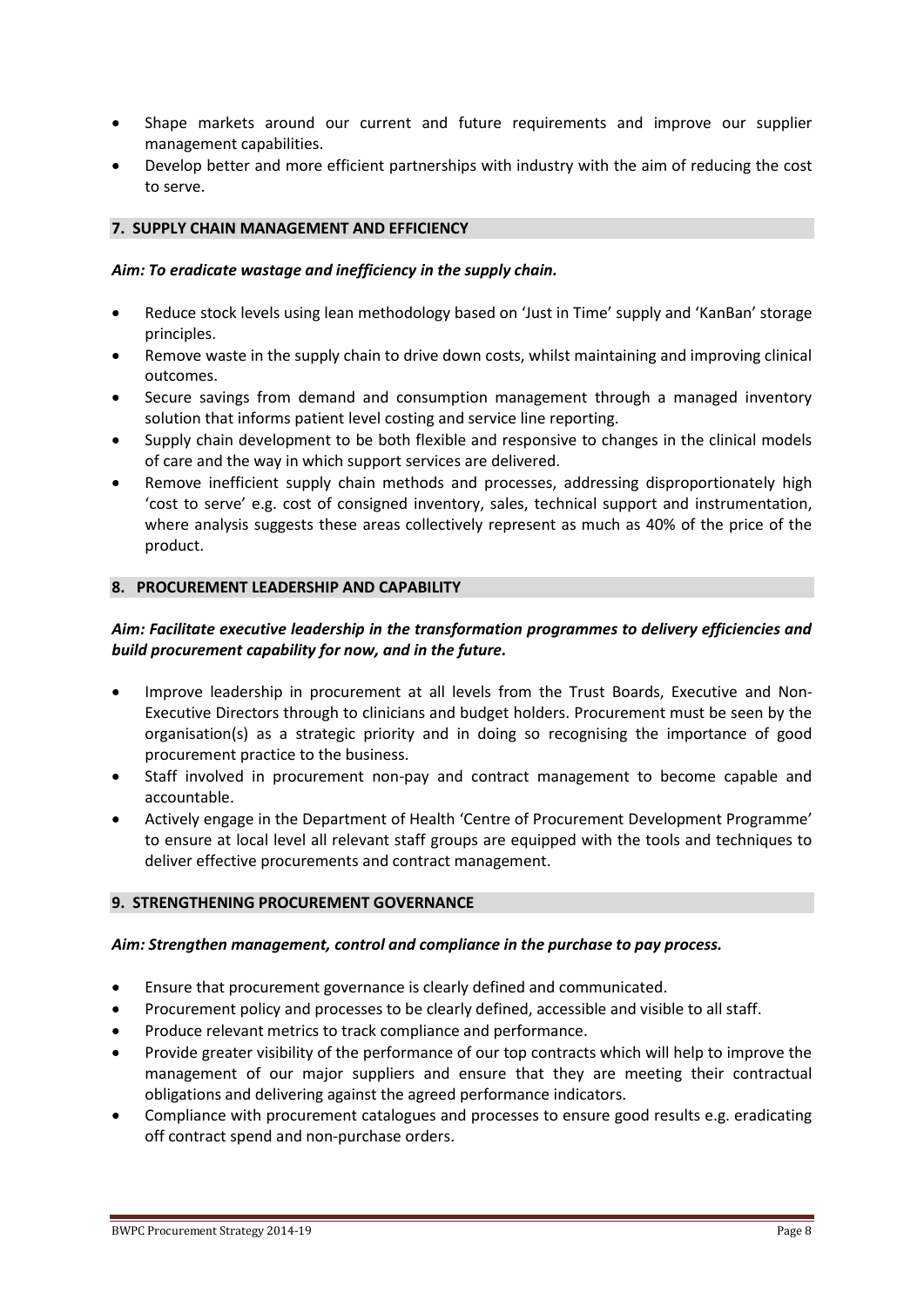Embed robust contract management in the constituent organisations to improve dialogue between the parties and manage supplier performance to ensure that all contracts deliver their expected outcomes.

#### **10. DATA INFORMATION AND TRANSPARENCY**

#### *Aim: Improve data, information and transparency including the adoption of GS1 coding standards*

- Access to non-pay management information to be timely, and accurate and analysed on the basis of continuous improvement.
- Invest in the latest purchasing, sourcing and contract management technology to ensure that we have effective systems to help deliver savings, lower our process costs and which offer greater opportunity for all businesses (national and local) to bid for our work, which may include the use of social media to communicate with suppliers.
- Procure a spend analytics tool(s) to compare pricing across a wider range of goods and services that will inform annual procurement non-pay plans.
- In accordance with NHS eProcurement Strategy, progress the adoption of common global standards; GS1 standards (for product coding, location coding and data synchronisation) and PEPPOL standards (for purchase order, shipping note and invoice messaging).
- In accordance with the Government Transparency Agenda, increase transparency by publishing all procurement data including opportunities, expenditure and contracts in Contracts Finder and other local media.
- Support internal management and governance by implementing a dashboard of the 7 core procurement metrics presented in the National Procurement Strategy, "Better Procurement Better Value Better Care. These core metrics focus on three key areas of procurement performance, namely: **enabling business continuity**, **procurement efficiency** and **mitigating risk**. (See Figure 4 below)

# **Figure 4.**

|                             | Doing it Well                                                                                         |
|-----------------------------|-------------------------------------------------------------------------------------------------------|
| 1.                          | Number of instances where patient outcome, experience or safety has been adversely                    |
|                             | affected by a lack of product or service availability                                                 |
| 2.                          | Percentage of non-pay expenditure captured electronically through purchase to pay systems             |
| <b>Doing it Efficiently</b> |                                                                                                       |
| 3.                          | Value of contribution to cost improvement as a percentage of non-pay expenditure                      |
| 4.                          | Cost to procure as a percentage of non-pay expenditure                                                |
| 5.                          | Percentage of non-pay expenditure through national and/or collaborative purchasing                    |
|                             | arrangements                                                                                          |
|                             | Doing it Right                                                                                        |
| 6.                          | Progress against the NHS Standards of Procurement                                                     |
| 7.                          | Percentage of recognised procurement staff with an appropriate formal procurement<br>qualification(s) |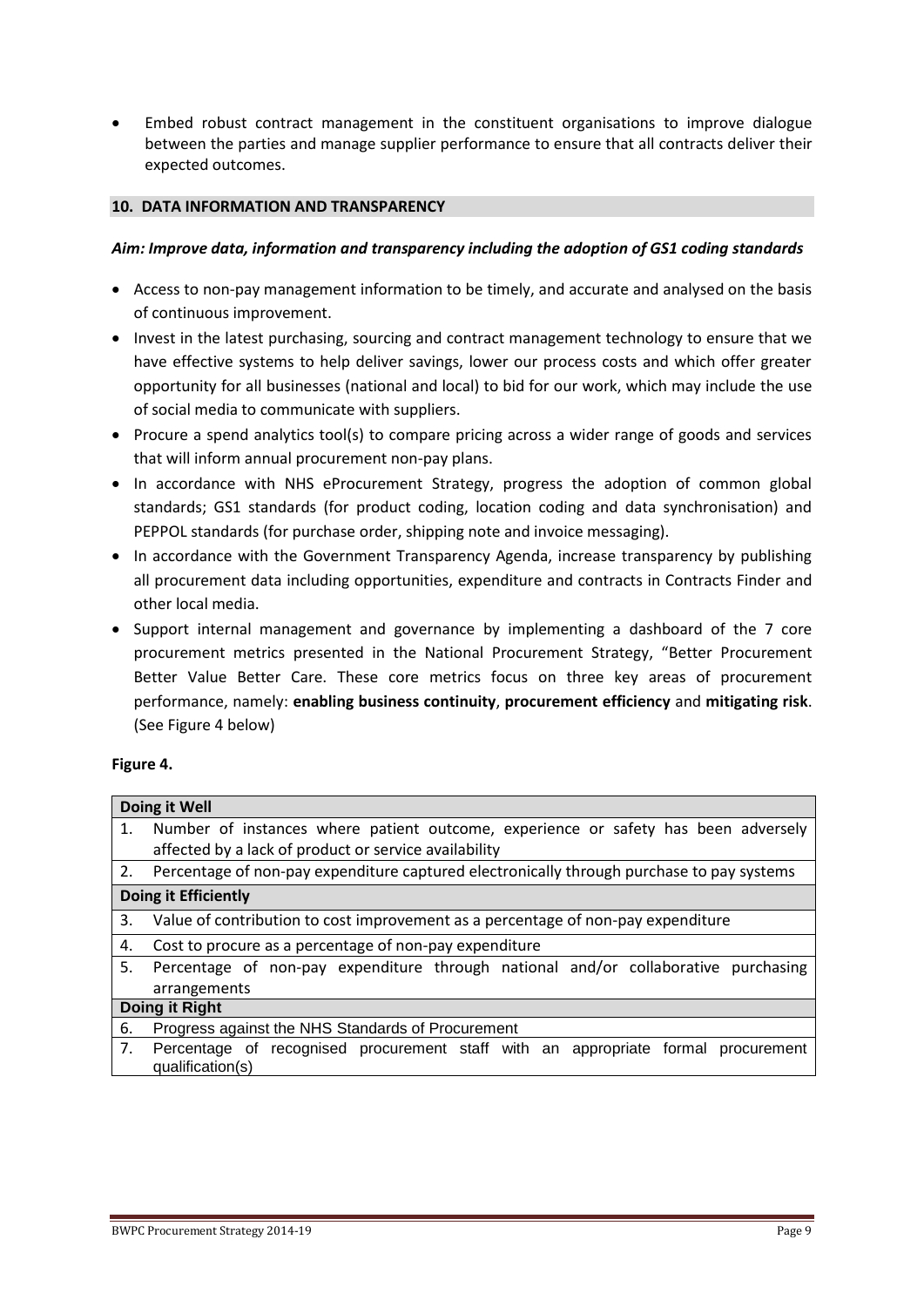#### **11. SUSTAINABLE PROCUREMENT**

*Aim: In the context of broader sustainability, maintain the balance between financial, social and environmental factors, focusing on energy efficiency, carbon reduction and recycling and to ensure social justice and equity. Integrating environmental, health, social, political and economic issues into procurement decisions to embrace the founding principle of healthcare, 'first to do no harm'.*  BWPC has an important role in delivering sustainable value from its procurement, which will evidence the organisations commitment to patients, staff, local community and society in general. This approach supports the core values of member organisations including quality and excellence, equality and diversity, working responsibly and with respect for each other and best environmental practice.

By embedding good sustainable procurement practice we can enhance value for money by ensuring long term cost effectiveness, as well as reducing waste, protecting biodiversity, and supporting sustainable economic growth that is underpinned by a stable and resilient supply chain, operational excellence and cost savings.

The aim for BWPC is to lead by example by removing barriers to sustainable development, by engaging with a mix of small, medium and large businesses and enterprises, whilst simultaneously driving innovation, cost efficiency and responsible procurement practice.

BWPC will produce a Sustainable Procurement Strategy and Policy that is focused on the outsourced products and services that it acquires on behalf of its constituent members, underpinning supply chains and which should be read in conjunction with each organisations individual environmental management policy, namely :-

- Environmental Policy
- Carbon Management Plan

#### **12. FAIR AND EQUITABLE TRADE**

# *Aim: To produce a policy that ensures procurement compliance with the principles of 'Fair and Equitable Trading'.*

BWPC's Ethical Procurement Policy will assist in managing risk associated with labour standards, ensuring compliance with relevant legislation, fostering transparency through the supply chain, providing for some level of due diligence in supplier approaches to managing labour standards and promoting continual improvement in this respect.

#### **13. CORPORATE AND SOCIAL RESPONSIBILITY**

## *Aims: Adopt the Good Corporate Citizenship Model whereby all staff maintains the highest standards of personal integrity and that the business affairs of the organisation are conducted in a moral, honest manner and in full compliance with all legal requirements*

- All procurement shall be non- discriminatory and will comply fully with the Equality Act 2010.
- The Standards of Business Conduct will be followed by all staff.
- Staff who work with suppliers shall act with integrity, transparency and fairness.